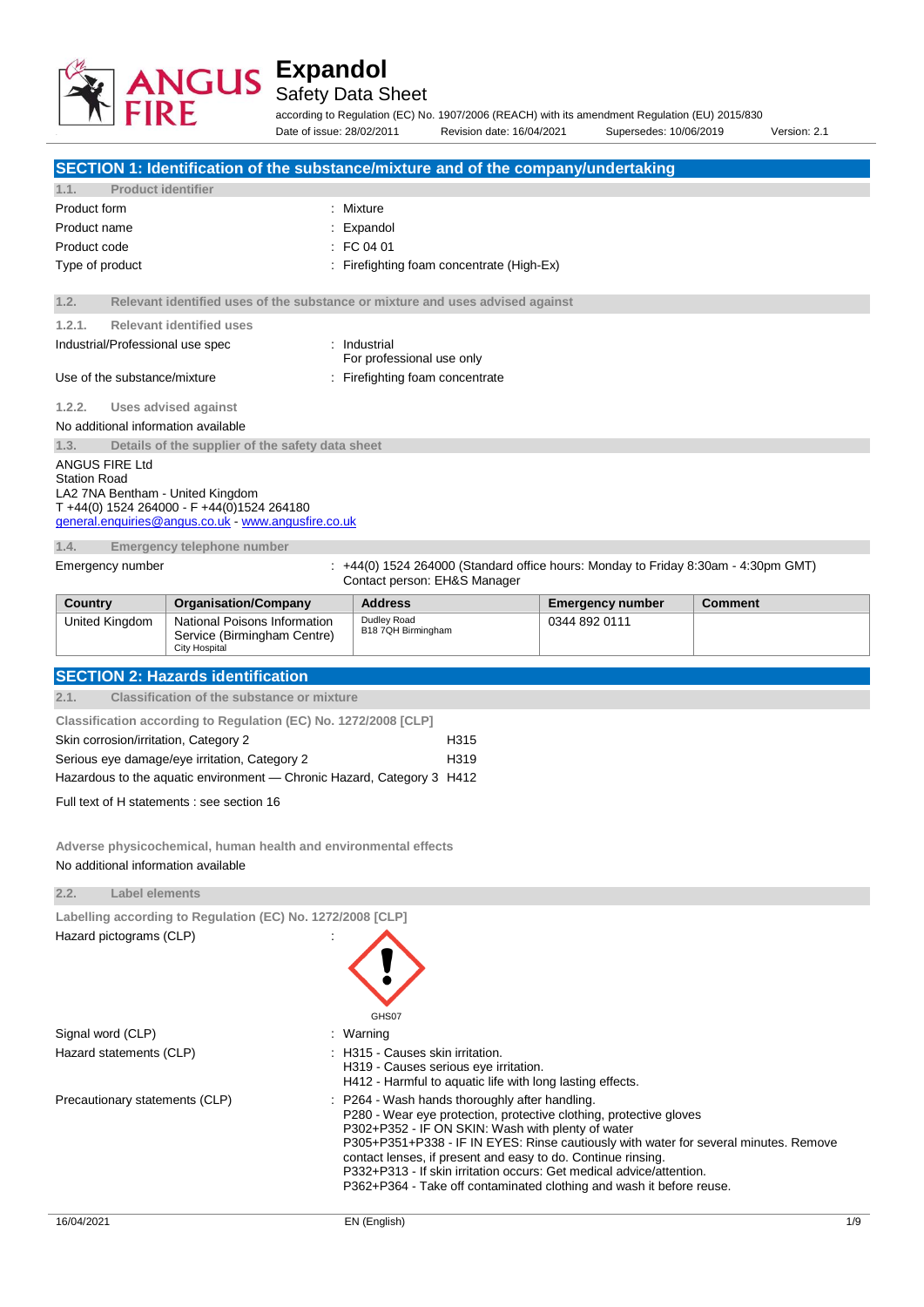Safety Data Sheet

according to Regulation (EC) No. 1907/2006 (REACH) with its amendment Regulation (EU) 2015/830

**2.3. Other hazards**

PBT: not relevant – no registration required

vPvB: not relevant – no registration required

### **SECTION 3: Composition/information on ingredients**

**3.1. Substances**

Not applicable

**3.2. Mixtures**

| <b>Name</b>                                                                                | <b>Product identifier</b>                                                                              | $\frac{9}{6}$ | <b>Classification according to</b><br><b>Regulation (EC) No.</b><br>1272/2008 [CLP]                                                                    |
|--------------------------------------------------------------------------------------------|--------------------------------------------------------------------------------------------------------|---------------|--------------------------------------------------------------------------------------------------------------------------------------------------------|
| 2-butoxyethanol                                                                            | (CAS-No.) 111-76-2<br>(EC-No.) 203-905-0<br>(EC Index-No.) 603-014-00-0<br>(REACH-no) 01-2119475108-36 | $10 - 25$     | Acute Tox. 4 (Oral), H302<br>Acute Tox. 4 (Dermal), H312<br>Acute Tox. 4 (Inhalation:dust, mist),<br>H332<br>Skin Irrit. 2, H315<br>Eye Irrit. 2, H319 |
| Sodium laureth sulphate                                                                    | (CAS-No.) 68891-38-3<br>(EC-No.) 500-234-8<br>(REACH-no) 01-2119488639-16                              | $4 - 10$      | Skin Irrit. 2. H315<br>Eye Dam. 1, H318<br>Aquatic Chronic 3, H412                                                                                     |
| Butanedioic acid, 2(or 3)-sulfo-, 4-[2-[(1-<br>oxododecyl) aminolethyll ester, sodium salt | (CAS-No.) 75081-73-1<br>(EC-No.) 939-648-2<br>(REACH-no) 01-2119980061-44                              | $1 - 10$      | Skin Irrit. 2, H315<br>Eye Irrit. 2, H319                                                                                                              |
| 1-dodecanol                                                                                | (CAS-No.) 112-53-8<br>(EC-No.) 203-982-0<br>(REACH-no) 01-2119485976-15                                | $1 - 4$       | Eye Irrit. 2, H319<br>Aquatic Acute 1, H400<br>Aquatic Chronic 2, H411                                                                                 |
| 1-tetradecanol                                                                             | (CAS-No.) 112-72-1<br>(EC-No.) 204-000-3<br>(REACH-no) 01-2119485910-33                                | $0.1 - 1$     | Eye Irrit. 2, H319<br>Aquatic Chronic 1, H410                                                                                                          |
| <b>Specific concentration limits:</b>                                                      |                                                                                                        |               |                                                                                                                                                        |

| <b>Name</b>             | <b>Product identifier</b>                                                 | <b>Specific concentration limits</b>                                   |
|-------------------------|---------------------------------------------------------------------------|------------------------------------------------------------------------|
| Sodium laureth sulphate | (CAS-No.) 68891-38-3<br>(EC-No.) 500-234-8<br>(REACH-no) 01-2119488639-16 | $(5 = C < 10)$ Eye Irrit. 2, H319<br>(10 = < C < 100) Eye Dam. 1, H318 |

Full text of H-statements: see section 16

| <b>SECTION 4: First aid measures</b>                                |                                                                                                                                                                                     |
|---------------------------------------------------------------------|-------------------------------------------------------------------------------------------------------------------------------------------------------------------------------------|
| 4.1.<br>Description of first aid measures                           |                                                                                                                                                                                     |
| First-aid measures general                                          | : Never give anything by mouth to an unconscious person. If you feel unwell, seek medical<br>advice (show the label where possible).                                                |
| First-aid measures after inhalation                                 | : Allow affected person to breathe fresh air. Allow the victim to rest.                                                                                                             |
| First-aid measures after skin contact                               | Wash with plenty of water. Wash contaminated clothing before reuse. If skin irritation occurs:<br>Get medical advice/attention.                                                     |
| First-aid measures after eye contact                                | : Rinse cautiously with water for several minutes. Remove contact lenses, if present and easy to<br>do. Continue rinsing. If eye irritation persists: Get medical advice/attention. |
| First-aid measures after ingestion                                  | : Rinse mouth. Do NOT induce vomiting. Obtain emergency medical attention.                                                                                                          |
| Most important symptoms and effects, both acute and delayed<br>4.2. |                                                                                                                                                                                     |
| Symptoms/effects after skin contact                                 | : Causes skin irritation.                                                                                                                                                           |
| Symptoms/effects after eye contact                                  | : Causes serious eye irritation.                                                                                                                                                    |
| 4.3.                                                                | Indication of any immediate medical attention and special treatment needed                                                                                                          |
| Treat symptomatically.                                              |                                                                                                                                                                                     |

|             | <b>SECTION 5: Firefighting measures</b>                        |                                                                                                         |     |
|-------------|----------------------------------------------------------------|---------------------------------------------------------------------------------------------------------|-----|
| 5.1.        | <b>Extinguishing media</b>                                     |                                                                                                         |     |
|             | Suitable extinguishing media<br>Unsuitable extinguishing media | : No specific measures are necessary. This product is a fire extinguishing medium.<br>: Not applicable. |     |
| 5.2.        | Special hazards arising from the substance or mixture          |                                                                                                         |     |
| Fire hazard |                                                                | : No fire hazard.                                                                                       |     |
| 5.3.        | <b>Advice for firefighters</b>                                 |                                                                                                         |     |
|             | Firefighting instructions                                      | : Not applicable.                                                                                       |     |
| 16/04/2021  |                                                                | EN (English)                                                                                            | 2/9 |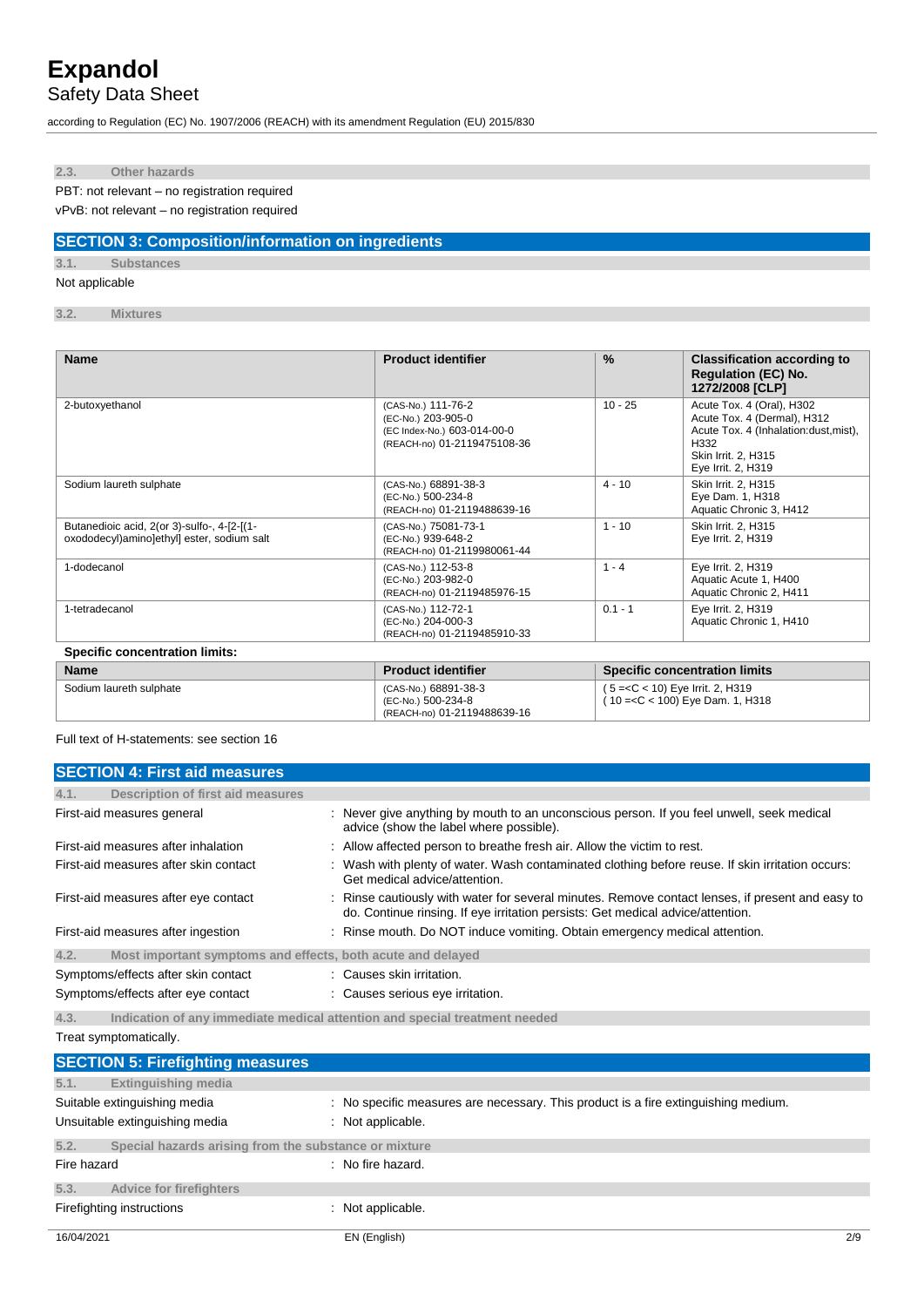### Safety Data Sheet

according to Regulation (EC) No. 1907/2006 (REACH) with its amendment Regulation (EU) 2015/830

| Protection during firefighting                                         |                                                                     | : Not applicable.                                                                                                                                                                                                                                                          |
|------------------------------------------------------------------------|---------------------------------------------------------------------|----------------------------------------------------------------------------------------------------------------------------------------------------------------------------------------------------------------------------------------------------------------------------|
|                                                                        | <b>SECTION 6: Accidental release measures</b>                       |                                                                                                                                                                                                                                                                            |
| 6.1.                                                                   | Personal precautions, protective equipment and emergency procedures |                                                                                                                                                                                                                                                                            |
| 6.1.1.                                                                 | For non-emergency personnel                                         |                                                                                                                                                                                                                                                                            |
|                                                                        | <b>Emergency procedures</b>                                         | Evacuate unnecessary personnel.                                                                                                                                                                                                                                            |
| 6.1.2.                                                                 | For emergency responders                                            |                                                                                                                                                                                                                                                                            |
|                                                                        | Protective equipment                                                | : Do not attempt to take action without suitable protective equipment. For further information<br>refer to section 8: "Exposure controls/personal protection".                                                                                                             |
| 6.2.                                                                   | <b>Environmental precautions</b>                                    |                                                                                                                                                                                                                                                                            |
|                                                                        |                                                                     | Prevent entry to sewers and public waters. Notify authorities if product enters sewers or public waters. Avoid release to the environment.                                                                                                                                 |
| 6.3.                                                                   | Methods and material for containment and cleaning up                |                                                                                                                                                                                                                                                                            |
|                                                                        | Methods for cleaning up                                             | : Soak up spills with inert solids, such as clay or diatomaceous earth as soon as possible. Collect<br>spillage. Store away from other materials.                                                                                                                          |
| 6.4.                                                                   | Reference to other sections                                         |                                                                                                                                                                                                                                                                            |
| 8. Exposure controls/personal protection. 13. Disposal considerations. |                                                                     |                                                                                                                                                                                                                                                                            |
|                                                                        | <b>SECTION 7: Handling and storage</b>                              |                                                                                                                                                                                                                                                                            |
| 7.1.                                                                   | <b>Precautions for safe handling</b>                                |                                                                                                                                                                                                                                                                            |
|                                                                        | Precautions for safe handling                                       | : Avoid contact with skin and eyes. Wear recommended personal protective equipment. Read<br>and follow manufacturer's recommendations. Handle in accordance with good industrial<br>hygiene and safety procedures. Read and follow the Safety Data Sheet (SDS) before use. |
|                                                                        | Hygiene measures                                                    | : Wash hands thoroughly after handling.                                                                                                                                                                                                                                    |
| 7.2.                                                                   | Conditions for safe storage, including any incompatibilities        |                                                                                                                                                                                                                                                                            |

Storage conditions : Store in original container. Keep container tightly closed. Store at temperatures not exceeding

incompatible materials.

60°C (140°F) (intermittent). Protect from sunlight. Protect from freezing. Keep/Store away from

**7.3. Specific end use(s)** Firefighting foam concentrate.

### **SECTION 8: Exposure controls/personal protection**

**8.1. Control parameters**

| 2-butoxyethanol (111-76-2) |                                            |                         |
|----------------------------|--------------------------------------------|-------------------------|
| EU                         | IOELV TWA (mg/m <sup>3</sup> )             | $98$ mg/m <sup>3</sup>  |
| EU                         | IOELV TWA (ppm)                            | 20 ppm                  |
| EU                         | IOELV STEL (mg/m <sup>3</sup> )            | $246$ mg/m <sup>3</sup> |
| EU                         | IOELV STEL (ppm)                           | 50 ppm                  |
| Belgium                    | Limit value (mg/m <sup>3</sup> )           | 98 mg/m $3$             |
| Belgium                    | Limit value (ppm)                          | 20 ppm                  |
| Belgium                    | Short time value (mg/m <sup>3</sup> )      | $246$ mg/m <sup>3</sup> |
| Belgium                    | Short time value (ppm)                     | 50 ppm                  |
| France                     | $VME$ (mg/m <sup>3</sup> )                 | 49 mg/m $3$             |
| France                     | VME (ppm)                                  | 10 ppm                  |
| France                     | VLE (mg/m <sup>3</sup> )                   | 246 mg/m <sup>3</sup>   |
| France                     | VLE (ppm)                                  | 50 ppm                  |
| Netherlands                | Grenswaarde TGG 8H (mg/m <sup>3</sup> )    | $100$ mg/m <sup>3</sup> |
| <b>Netherlands</b>         | Grenswaarde TGG 8H (ppm)                   | 20 ppm                  |
| <b>Netherlands</b>         | Grenswaarde TGG 15MIN (mg/m <sup>3</sup> ) | $246$ mg/m <sup>3</sup> |
| <b>Netherlands</b>         | Grenswaarde TGG 15MIN (ppm)                | 50 ppm                  |
| United Kingdom             | WEL TWA (mg/m <sup>3</sup> )               | $123$ mg/m <sup>3</sup> |
| United Kingdom             | WEL TWA (ppm)                              | 25 ppm                  |
| United Kingdom             | WEL STEL (mg/m <sup>3</sup> )              | $246$ mg/m <sup>3</sup> |
| United Kingdom             | WEL STEL (ppm)                             | 50 ppm                  |
| <b>USA - ACGIH</b>         | ACGIH TWA (ppm)                            | 20 ppm                  |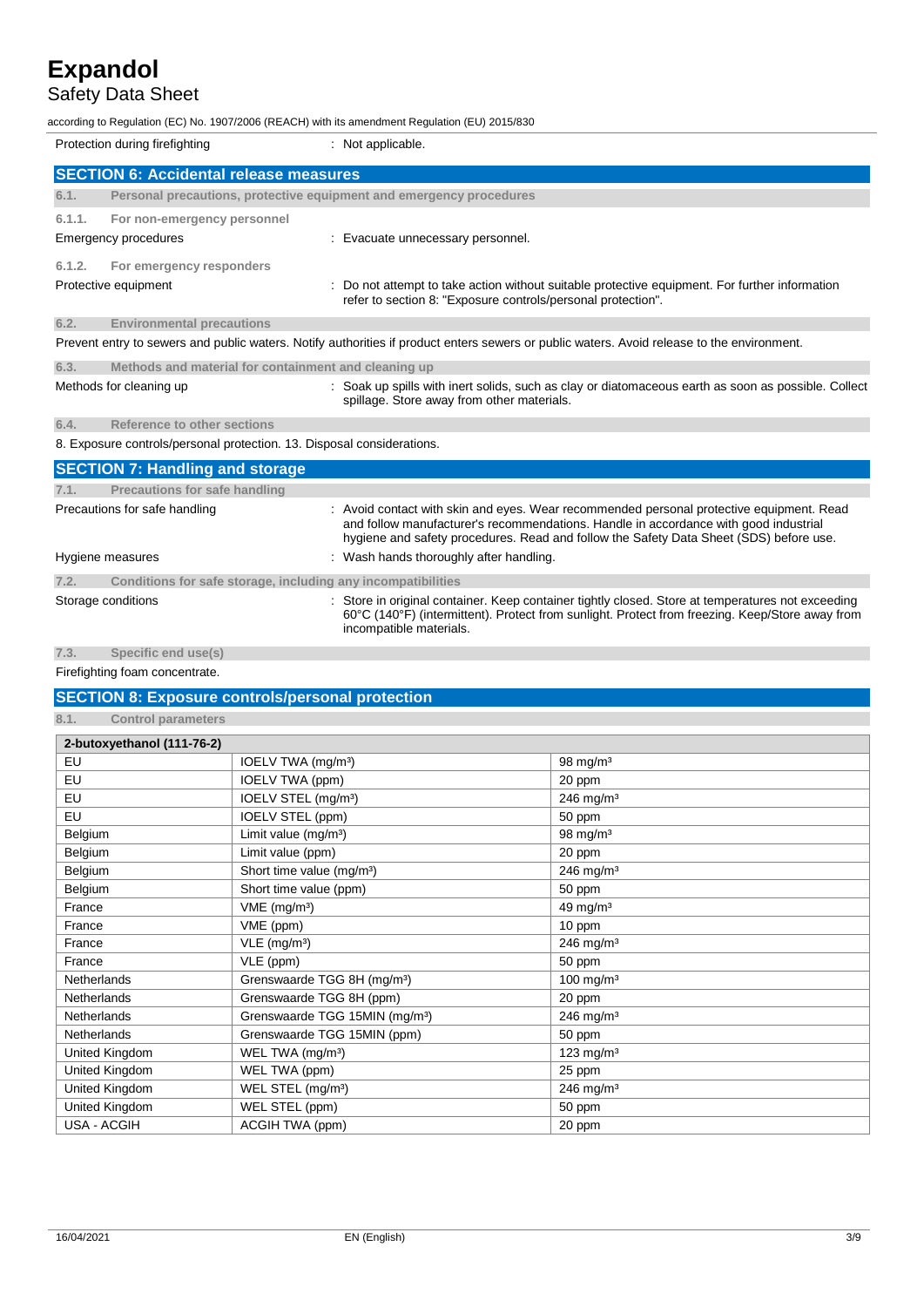### Safety Data Sheet

according to Regulation (EC) No. 1907/2006 (REACH) with its amendment Regulation (EU) 2015/830

**8.2. Exposure controls**

#### **Appropriate engineering controls:**

Ensure adequate ventilation. Follow the exposure limits given on this material safety data sheet.

#### **Personal protective equipment:**

Wear recommended personal protective equipment.

#### **Hand protection:**

Wear protective gloves (Recommended: Protective index 6, corresponding > 480 minutes of permeation time according to EN 374): nitrile rubber (NBR) - 0.2 mm coating thickness

#### **Eye protection:**

Sealed safety goggles

#### **Skin and body protection:**

Wear suitable protective clothing. Wear suitable protective clothing

#### **Respiratory protection:**

In case of insufficient ventilation, wear suitable respiratory equipment (recommended filter type A2/P2)

#### **Thermal hazard protection:**

Wear thermal protective clothing, when necessary.

#### **Environmental exposure controls:**

Contain spills. Prevent releases. Observe national regulations on emissions. Ensure all national/local regulations are observed.

#### **Other information:**

Do not eat, drink or smoke when using this product.

| <b>SECTION 9: Physical and chemical properties</b>            |                     |
|---------------------------------------------------------------|---------------------|
| Information on basic physical and chemical properties<br>9.1. |                     |
| Physical state                                                | : Liquid            |
| Colour                                                        | Clear.              |
| Odour                                                         | Characteristic.     |
| Odour threshold                                               | No data available   |
| рH                                                            | $6 - 8$             |
| Relative evaporation rate (butylacetate=1)                    | No data available   |
| Melting point                                                 | No data available   |
| Freezing point                                                | $-3 °C$             |
| Boiling point                                                 | No data available   |
| Flash point                                                   | >100 °C             |
| Auto-ignition temperature                                     | No data available   |
| Decomposition temperature                                     | No data available   |
| Flammability (solid, gas)                                     | No data available   |
| Vapour pressure                                               | No data available   |
| Relative vapour density at 20 °C                              | No data available   |
| Relative density                                              | No data available   |
| Density                                                       | $: 1 - 1.02$        |
| Solubility                                                    | No data available   |
| Log Pow                                                       | No data available   |
| Viscosity, kinematic                                          | $7 \text{ mm}^2$ /s |
| Viscosity, dynamic                                            | No data available   |
| <b>Explosive properties</b>                                   | No data available   |
| Oxidising properties                                          | No data available   |
| <b>Explosive limits</b>                                       | No data available   |
| 9.2.<br>Other information                                     |                     |

No additional information available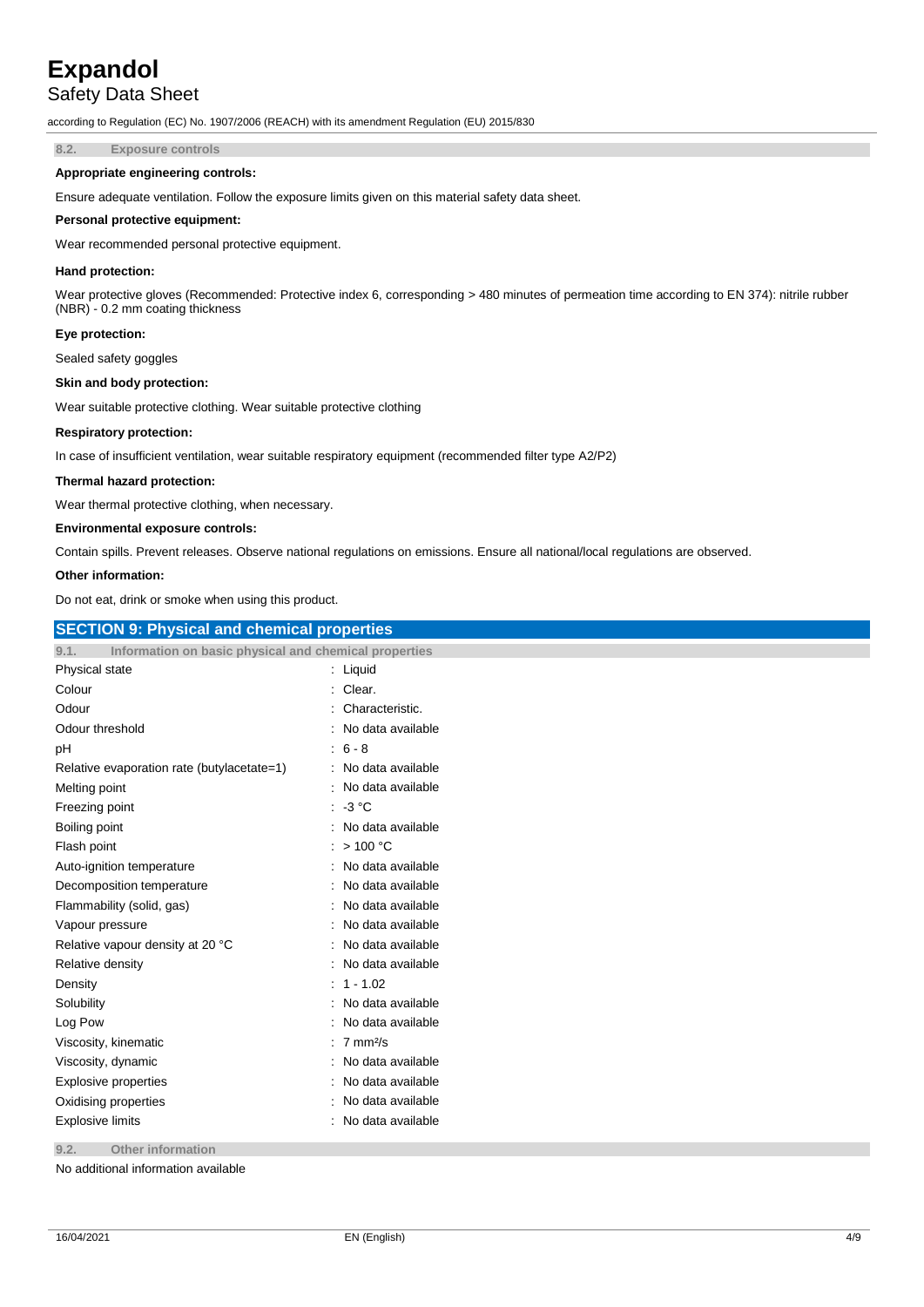### Safety Data Sheet

according to Regulation (EC) No. 1907/2006 (REACH) with its amendment Regulation (EU) 2015/830

|                                                              | <b>SECTION 10: Stability and reactivity</b>                                                   |  |  |
|--------------------------------------------------------------|-----------------------------------------------------------------------------------------------|--|--|
| 10.1.                                                        | <b>Reactivity</b>                                                                             |  |  |
|                                                              | The product is stable and non reactive under normal conditions of use, storage and transport. |  |  |
| 10.2.                                                        | <b>Chemical stability</b>                                                                     |  |  |
|                                                              | Stable under normal conditions.                                                               |  |  |
| 10.3.                                                        | Possibility of hazardous reactions                                                            |  |  |
| No dangerous reactions known under normal conditions of use. |                                                                                               |  |  |
| 10.4.                                                        | Conditions to avoid                                                                           |  |  |
|                                                              | Incompatible materials. Extremely high or low temperatures.                                   |  |  |
| 10.5.                                                        | Incompatible materials                                                                        |  |  |
|                                                              | Alkali metals. Oxidizing agent. Water reactive substances.                                    |  |  |
| 10.6.                                                        | Hazardous decomposition products                                                              |  |  |

Carbon oxides. Sulphur oxides. Nitrogen oxides (NOx). Sodium oxides.

| <b>SECTION 11: Toxicological information</b>  |                                                                                                                               |
|-----------------------------------------------|-------------------------------------------------------------------------------------------------------------------------------|
| 11.1.<br>Information on toxicological effects |                                                                                                                               |
| Acute toxicity                                | : Not classified                                                                                                              |
| 2-butoxyethanol (111-76-2)                    |                                                                                                                               |
| LD50 oral rat                                 | 1746 mg/kg bodyweight (Equivalent or similar to OECD 401, Rat, Male, Experimental value,<br>Oral)                             |
| LD50 oral                                     | 1414 mg/kg bodyweight (OECD 401: Acute Oral Toxicity, Guinea pig, Male / female,<br>Experimental value, Oral, 14 day(s))      |
| LD50 dermal rat                               | > 2000 mg/kg bodyweight (OECD 402: Acute Dermal Toxicity, Rat, Male / female,<br>Experimental value, Dermal, 14 day(s))       |
| LC50 inhalation rat (ppm)                     | 450 ppm (Equivalent or similar to OECD 403, 4 h, Rat, Female, Experimental value, Inhalation<br>(vapours))                    |
| Sodium laureth sulphate (68891-38-3)          |                                                                                                                               |
| LD50 oral rat                                 | 4100 mg/kg bodyweight (OECD 401: Acute Oral Toxicity, Rat, Male / female, Experimental<br>value, Oral)                        |
| LD50 dermal rat                               | > 2000 mg/kg bodyweight (OECD 402: Acute Dermal Toxicity, 24 h, Rat, Male / female,<br>Experimental value, Dermal)            |
| 1-dodecanol (112-53-8)                        |                                                                                                                               |
| LD50 oral rat                                 | > 2000 mg/kg bodyweight (OECD 401: Acute Oral Toxicity, Rat, Male / female, Experimental<br>value, Oral)                      |
| LD50 dermal rabbit                            | 8000 - 12000 mg/kg bodyweight (Equivalent or similar to OECD 402, 24 h, Rabbit, Male /<br>female, Experimental value, Dermal) |
| LC50 inhalation rat (mg/l)                    | > 71 mg/l (1 h, Rat, Male / female, Read-across, Inhalation (mist))                                                           |
| 1-tetradecanol (112-72-1)                     |                                                                                                                               |
| LD50 oral rat                                 | > 2000 mg/kg bodyweight (OECD 401: Acute Oral Toxicity, Rat, Male / female, Experimental<br>value, Oral)                      |
| LD50 dermal rabbit                            | 8000 mg/kg bodyweight (24 h, Rabbit, Male / female, Experimental value, Dermal)                                               |
| LC50 inhalation rat (mg/l)                    | > 1.5 mg/l air (1 h, Rat, Male / female, Experimental value, Inhalation (vapours))                                            |
| Skin corrosion/irritation                     | : Causes skin irritation.<br>pH: 6 - 8                                                                                        |
| Serious eye damage/irritation                 | : Causes serious eye irritation.<br>pH: 6 - 8                                                                                 |
| Respiratory or skin sensitisation             | Not classified                                                                                                                |
| Germ cell mutagenicity                        | : Not classified                                                                                                              |
| Carcinogenicity                               | Not classified                                                                                                                |
| Reproductive toxicity                         | : Not classified                                                                                                              |
| STOT-single exposure                          | : Not classified                                                                                                              |
| STOT-repeated exposure                        | Not classified                                                                                                                |
| Aspiration hazard                             | : Not classified                                                                                                              |
| <b>Expandol</b>                               |                                                                                                                               |
| Viscosity, kinematic                          | $7 \text{ mm}$ <sup>2</sup> /s                                                                                                |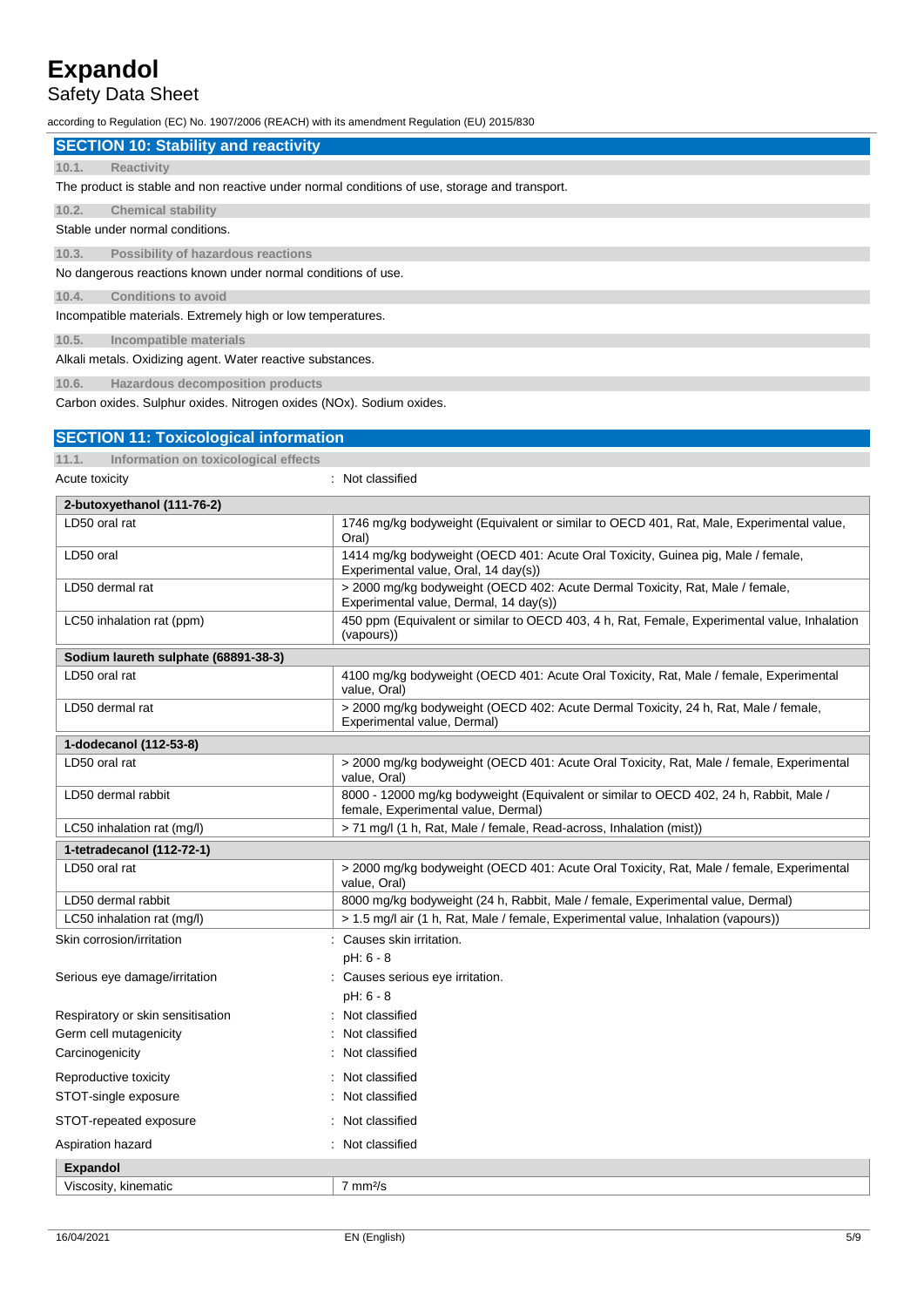# Safety Data Sheet

according to Regulation (EC) No. 1907/2006 (REACH) with its amendment Regulation (EU) 2015/830

| <b>SECTION 12: Ecological information</b> |                                                                                                                                                              |  |
|-------------------------------------------|--------------------------------------------------------------------------------------------------------------------------------------------------------------|--|
| 12.1.<br><b>Toxicity</b>                  |                                                                                                                                                              |  |
| Ecology - water                           | : Harmful to aquatic life with long lasting effects.                                                                                                         |  |
| <b>Expandol</b>                           |                                                                                                                                                              |  |
| LC50 fish 1                               | 89 mg/l (24h; Oncorhynhus mykiss)                                                                                                                            |  |
| LC50 fish 2                               | 60 mg/l (48h; Oncorhynhus mykiss)                                                                                                                            |  |
| EC50 Daphnia 1                            | 37 mg/l (24h; Daphnia magna)                                                                                                                                 |  |
| EC50 Daphnia 2                            | 10 mg/l (48h; Daphnia magna)                                                                                                                                 |  |
| 2-butoxyethanol (111-76-2)                |                                                                                                                                                              |  |
| LC50 fish 1                               | 1474 mg/l (OECD 203: Fish, Acute Toxicity Test, 96 h, Oncorhynchus mykiss, Static system,<br>Fresh water, Experimental value, Nominal concentration)         |  |
| EC50 Daphnia 1                            | 1550 mg/l (OECD 202: Daphnia sp. Acute Immobilisation Test, 48 h, Daphnia magna, Static<br>system, Fresh water, Experimental value, Nominal concentration)   |  |
| EC50 72h algae (1)                        | 911 mg/l (OECD 201: Alga, Growth Inhibition Test, Pseudokirchneriella subcapitata, Static<br>system, Fresh water, Experimental value, Nominal concentration) |  |
| Sodium laureth sulphate (68891-38-3)      |                                                                                                                                                              |  |
| LC50 fish 1                               | 7.1 mg/l (OECD 203: Fish, Acute Toxicity Test, 96 h, Brachydanio rerio, Flow-through system,<br>Fresh water, Experimental value, GLP)                        |  |
| EC50 Daphnia 1                            | 7.4 mg/l (OECD 202: Daphnia sp. Acute Immobilisation Test, 48 h, Daphnia magna, Static<br>system, Fresh water, Experimental value, GLP)                      |  |
| ErC50 (algae)                             | 27.7 mg/l (OECD 201: Alga, Growth Inhibition Test, 72 h, Desmodesmus subspicatus, Static<br>system, Fresh water, Experimental value, GLP)                    |  |
| 1-dodecanol (112-53-8)                    |                                                                                                                                                              |  |
| LC50 fish 1                               | 1.01 mg/l (96 h, Pimephales promelas, Flow-through system)                                                                                                   |  |
| EC50 Daphnia 1                            | 320 mg/l (OECD 202: Daphnia sp. Acute Immobilisation Test, 48 h, Daphnia magna)                                                                              |  |
| EC50 96h algae (1)                        | 0.97 mg/l (Scenedesmus subspicatus, Inhibition)                                                                                                              |  |
| 1-tetradecanol (112-72-1)                 |                                                                                                                                                              |  |
| LC50 fish 1                               | > 1 mg/l (OECD 203: Fish, Acute Toxicity Test, 96 h, Oncorhynchus mykiss, Semi-static<br>system, Fresh water, Experimental value)                            |  |
| EC50 Daphnia 1                            | 3.2 mg/l (OECD 202: Daphnia sp. Acute Immobilisation Test, 48 h, Daphnia magna, Semi-<br>static system, Fresh water, Experimental value)                     |  |
| EC50 Daphnia 2                            | > 1000 mg/kg dwt (Equivalent or similar to EPA OPPTS 850.1735, 6 day(s), Heterocypris<br>incongruens, Static system, Fresh water, Experimental value)        |  |
| Persistence and degradability<br>12.2.    |                                                                                                                                                              |  |

| <b>Expandol</b>                           |                                                            |  |
|-------------------------------------------|------------------------------------------------------------|--|
| Persistence and degradability             | May cause long-term adverse effects in the environment.    |  |
| Biochemical oxygen demand (BOD)           | 0.087 g $O2$ /g substance (5 days)                         |  |
| Chemical oxygen demand (COD)              | 0.62 g $O2$ /g substance                                   |  |
| 2-butoxyethanol (111-76-2)                |                                                            |  |
| Persistence and degradability             | Readily biodegradable in water.                            |  |
| Sodium laureth sulphate (68891-38-3)      |                                                            |  |
| Persistence and degradability             | Readily biodegradable in water.                            |  |
| 1-dodecanol (112-53-8)                    |                                                            |  |
| Persistence and degradability             | Biodegradable in the soil. Readily biodegradable in water. |  |
| <b>ThOD</b>                               | 3.09 g $O2$ /g substance                                   |  |
| BOD (% of ThOD)                           | 0.3                                                        |  |
| 1-tetradecanol (112-72-1)                 |                                                            |  |
| Persistence and degradability             | Readily biodegradable in water.                            |  |
| <b>ThOD</b>                               | 3.13 g $O2$ /g substance                                   |  |
| <b>Bioaccumulative potential</b><br>12.3. |                                                            |  |
| <b>Expandol</b>                           |                                                            |  |
| Bioaccumulative potential                 | The product is not expected to bioaccumulate.              |  |
| 2-butoxyethanol (111-76-2)                |                                                            |  |
| Log Pow                                   | 0.81 (Test data, 20 °C)                                    |  |
| Bioaccumulative potential                 | Low potential for bioaccumulation (Log Kow $<$ 4).         |  |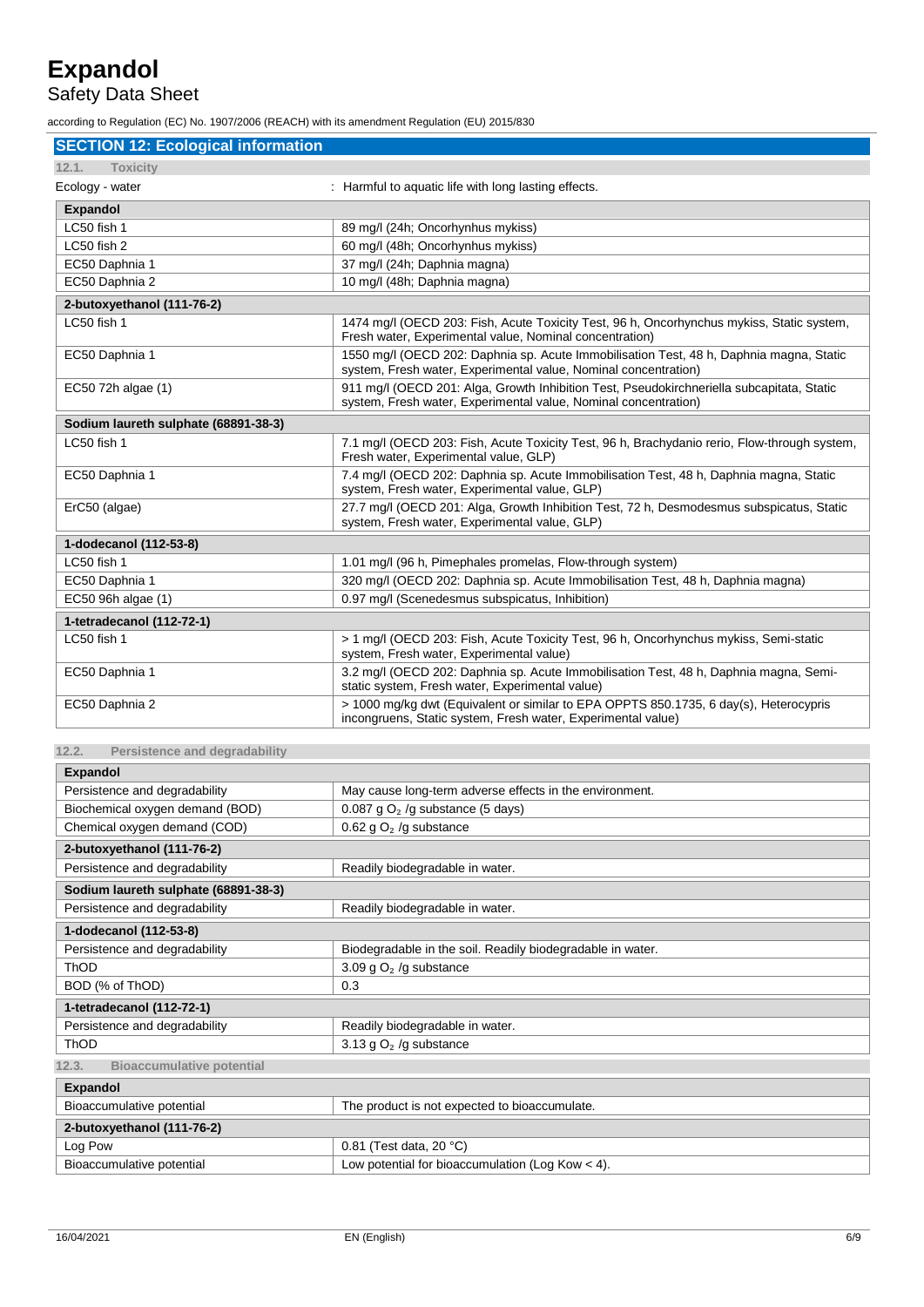### Safety Data Sheet

according to Regulation (EC) No. 1907/2006 (REACH) with its amendment Regulation (EU) 2015/830

| Sodium laureth sulphate (68891-38-3)               |                                                                                                                                                                                 |  |  |  |
|----------------------------------------------------|---------------------------------------------------------------------------------------------------------------------------------------------------------------------------------|--|--|--|
| Log Pow                                            | 0.3 (Experimental value, OECD 123: Partition Coefficient (1-Octanol/Water): Slow-Stirring<br>Method, 23 °C)                                                                     |  |  |  |
| Bioaccumulative potential                          | Low potential for bioaccumulation (Log Kow $<$ 4).                                                                                                                              |  |  |  |
| 1-dodecanol (112-53-8)                             |                                                                                                                                                                                 |  |  |  |
| Log Pow                                            | 5.13 (Experimental value)                                                                                                                                                       |  |  |  |
| Bioaccumulative potential                          | Bioaccumable.                                                                                                                                                                   |  |  |  |
| 1-tetradecanol (112-72-1)                          |                                                                                                                                                                                 |  |  |  |
| BCF other aquatic organisms 1                      | 33900 (Calculated value)                                                                                                                                                        |  |  |  |
| Log Pow                                            | $5.94 - 6.11$                                                                                                                                                                   |  |  |  |
| Bioaccumulative potential                          | High potential for bioaccumulation (BCF > 5000).                                                                                                                                |  |  |  |
| 12.4.<br>Mobility in soil                          |                                                                                                                                                                                 |  |  |  |
| 2-butoxyethanol (111-76-2)                         |                                                                                                                                                                                 |  |  |  |
| Surface tension                                    | 65.03 mN/m (20 °C, 2 g/l)                                                                                                                                                       |  |  |  |
| Ecology - soil                                     | Low potential for adsorption in soil.                                                                                                                                           |  |  |  |
| Sodium laureth sulphate (68891-38-3)               |                                                                                                                                                                                 |  |  |  |
| Surface tension                                    | 33 mN/m (25 °C, 721 mg/l, BS EN 14370:2004: Surface tension)                                                                                                                    |  |  |  |
| Log Koc                                            | 0.34 (log Koc, Other, QSAR)                                                                                                                                                     |  |  |  |
| Ecology - soil                                     | Highly mobile in soil.                                                                                                                                                          |  |  |  |
| 1-dodecanol (112-53-8)                             |                                                                                                                                                                                 |  |  |  |
| Surface tension                                    | 31.8 mN/m (23 °C, 6.4 mg/l)                                                                                                                                                     |  |  |  |
| Ecology - soil                                     | Adsorbs into the soil.                                                                                                                                                          |  |  |  |
| 1-tetradecanol (112-72-1)                          |                                                                                                                                                                                 |  |  |  |
| Surface tension                                    | $0.024$ N/m                                                                                                                                                                     |  |  |  |
| Log Koc                                            | 4.71 (log Koc, Experimental value)                                                                                                                                              |  |  |  |
| Ecology - soil                                     | Adsorbs into the soil.                                                                                                                                                          |  |  |  |
| 12.5.<br><b>Results of PBT and vPvB assessment</b> |                                                                                                                                                                                 |  |  |  |
| <b>Expandol</b>                                    |                                                                                                                                                                                 |  |  |  |
| PBT: not relevant - no registration required       |                                                                                                                                                                                 |  |  |  |
| vPvB: not relevant – no registration required      |                                                                                                                                                                                 |  |  |  |
| <b>Component</b>                                   |                                                                                                                                                                                 |  |  |  |
| 2-butoxyethanol (111-76-2)                         | This substance/mixture does not meet the PBT criteria of REACH regulation, annex XIII<br>This substance/mixture does not meet the vPvB criteria of REACH regulation, annex XIII |  |  |  |
| Sodium laureth sulphate (68891-38-3)               | This substance/mixture does not meet the PBT criteria of REACH regulation, annex XIII<br>This substance/mixture does not meet the vPvB criteria of REACH regulation, annex XIII |  |  |  |
| 1-tetradecanol (112-72-1)                          | This substance/mixture does not meet the PBT criteria of REACH regulation, annex XIII<br>This substance/mixture does not meet the vPvB criteria of REACH regulation, annex XIII |  |  |  |
| 12.6.<br>Other adverse effects                     |                                                                                                                                                                                 |  |  |  |
| Other adverse effects                              | : An environmental hazard cannot be excluded in the event of unprofessional handling or<br>disposal.                                                                            |  |  |  |

### **SECTION 13: Disposal considerations**

**13.1. Waste treatment methods**

#### **Concentrate**

Prevent foam concentrate from entering ground water, surface water or storm drains. Small quantities of foam concentrate may be collected on absorbents which can then be disposed of. Disposal should be made in accordance with local, state and federal regulations.

#### Foam/Foam Solution

Prevent foam/foam solution from entering ground water, surface water or storm drains. Small quantities of foam solution may be collected on absorbents which can then be disposed of. Disposal should be made in accordance with local, state and federal regulations.

NOTE: Please consult Angus Fire for additional information regarding the disposal of foam concentrates and foam solutions or visit [https://angusfire.co.uk/use-discharge-and-disposal-of-firefighting-foam-products/.](https://angusfire.co.uk/use-discharge-and-disposal-of-firefighting-foam-products/)

| Product/Packaging disposal recommendations | Dispose in a safe manner in accordance with local/national regulations. |
|--------------------------------------------|-------------------------------------------------------------------------|
| Ecology - waste materials                  | : Avoid release to the environment.                                     |
| European List of Waste (LoW) code          | $\pm$ 16 03 05 $^*$ - organic wastes containing dangerous substances    |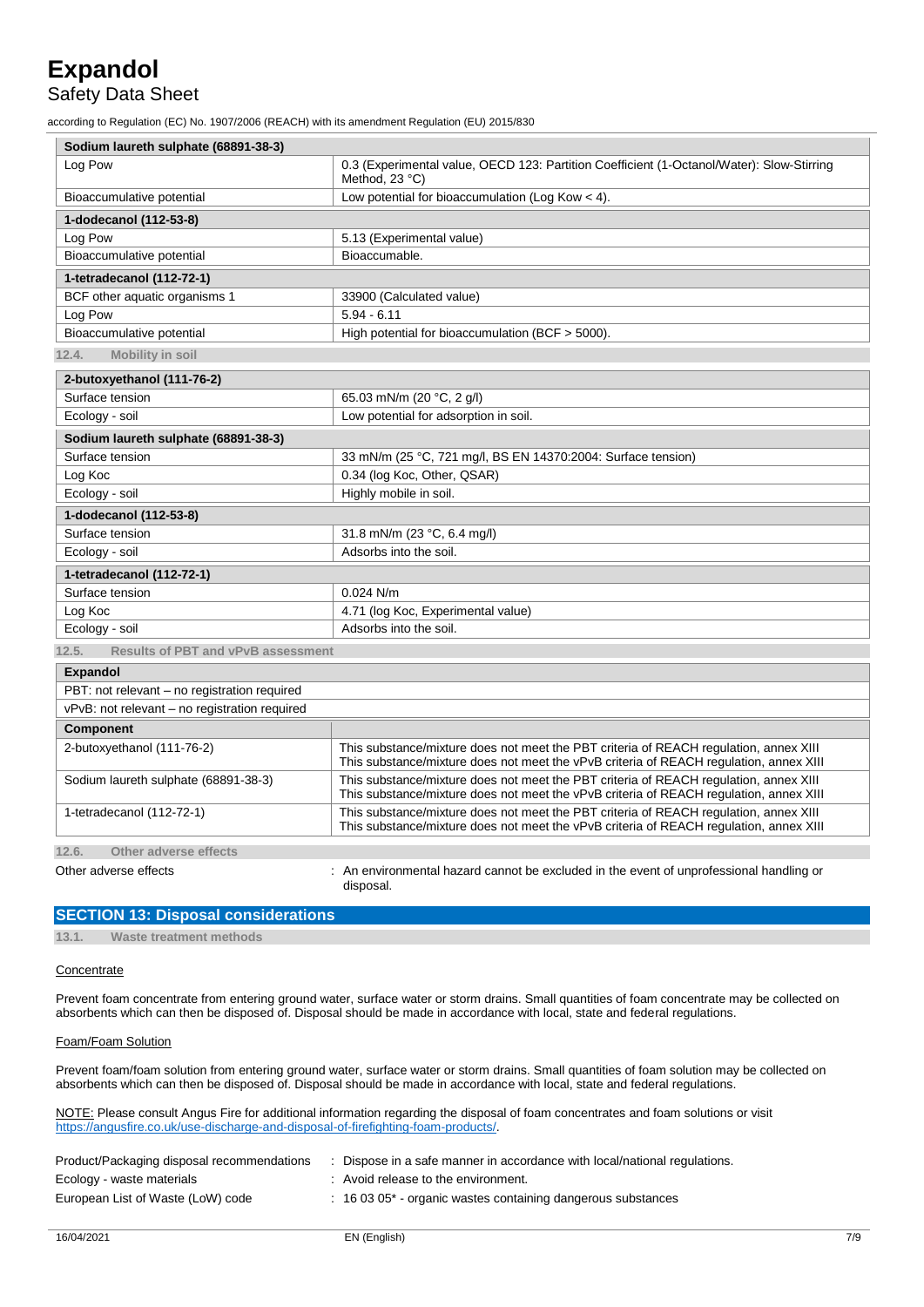## Safety Data Sheet

according to Regulation (EC) No. 1907/2006 (REACH) with its amendment Regulation (EU) 2015/830

### **SECTION 14: Transport information** In accordance with ADR / RID / IMDG / IATA / ADN **ADR IMDG IATA ADN RID 14.1. UN number** Not applicable Not applicable Not applicable Not applicable Not applicable Not applicable Not applicable **14.2. UN proper shipping name** Not applicable Not applicable Not applicable Not applicable Not applicable Not applicable Not applicable Not applicable Not applicable Not applicable Not applicable Not applicable Not applicable Not applicable **14.3. Transport hazard class(es)** Not applicable Not applicable Not applicable Not applicable Not applicable Not applicable Not applicable Not applicable Not applicable Not applicable Not applicable Not applicable Not applicable **14.4. Packing group** Not applicable Not applicable Not applicable Not applicable Not applicable Not applicable Not applicable **14.5. Environmental hazards** Not applicable Not applicable Not applicable Not applicable Not applicable Not applicable Not applicable No supplementary information available

**14.6. Special precautions for user**

**- Overland transport**

#### Not applicable

#### **- Transport by sea**

#### Not applicable

**- Air transport**

### Not applicable

**- Inland waterway transport**

#### Not applicable

**- Rail transport**

#### Not applicable

**14.7. Transport in bulk according to Annex II of Marpol and the IBC Code**

#### Not applicable

#### **SECTION 15: Regulatory information**

**15.1. Safety, health and environmental regulations/legislation specific for the substance or mixture**

#### **15.1.1. EU-Regulations**

| The following restrictions are applicable according to Annex XVII of the REACH Regulation (EC) No 1907/2006: |                            |  |
|--------------------------------------------------------------------------------------------------------------|----------------------------|--|
| 3(c) Substances or mixtures fulfilling the criteria for any of the following hazard classes or               | Expandol                   |  |
| categories set out in Annex I to Regulation (EC) No 1272/2008: Hazard class 4.1                              |                            |  |
| 3(b) Substances or mixtures fulfilling the criteria for any of the following hazard classes or               | Expandol - 2-butoxyethanol |  |
| categories set out in Annex I to Regulation (EC) No 1272/2008: Hazard classes 3.1 to 3.6, 3.7                |                            |  |
| adverse effects on sexual function and fertility or on development, 3.8 effects other than                   |                            |  |
| narcotic effects, 3.9 and 3.10                                                                               |                            |  |

Contains no substance on the REACH candidate list

Contains no REACH Annex XIV substances

#### **15.1.2. National regulations**

#### **France**

| <b>Netherlands</b><br>SZW-lijst van kankerverwekkende stoffen                  | : 2-butoxyethanol, 1-dodecanol are listed                                                              |
|--------------------------------------------------------------------------------|--------------------------------------------------------------------------------------------------------|
| 12th Ordinance Implementing the Federal<br>Immission Control Act - 12. BlmSchV | : Is not subject of the 12. BlmSchV (Hazardous Incident Ordinance)                                     |
| Germany<br>Reference to AwSV                                                   | : Water hazard class (WGK) 3, Highly hazardous to water (Classification according to AwSV,<br>Annex 1) |
| Occupational diseases                                                          | : RG 84 - Affections engendrées par les solvants organiques liquides à usage professionnel             |